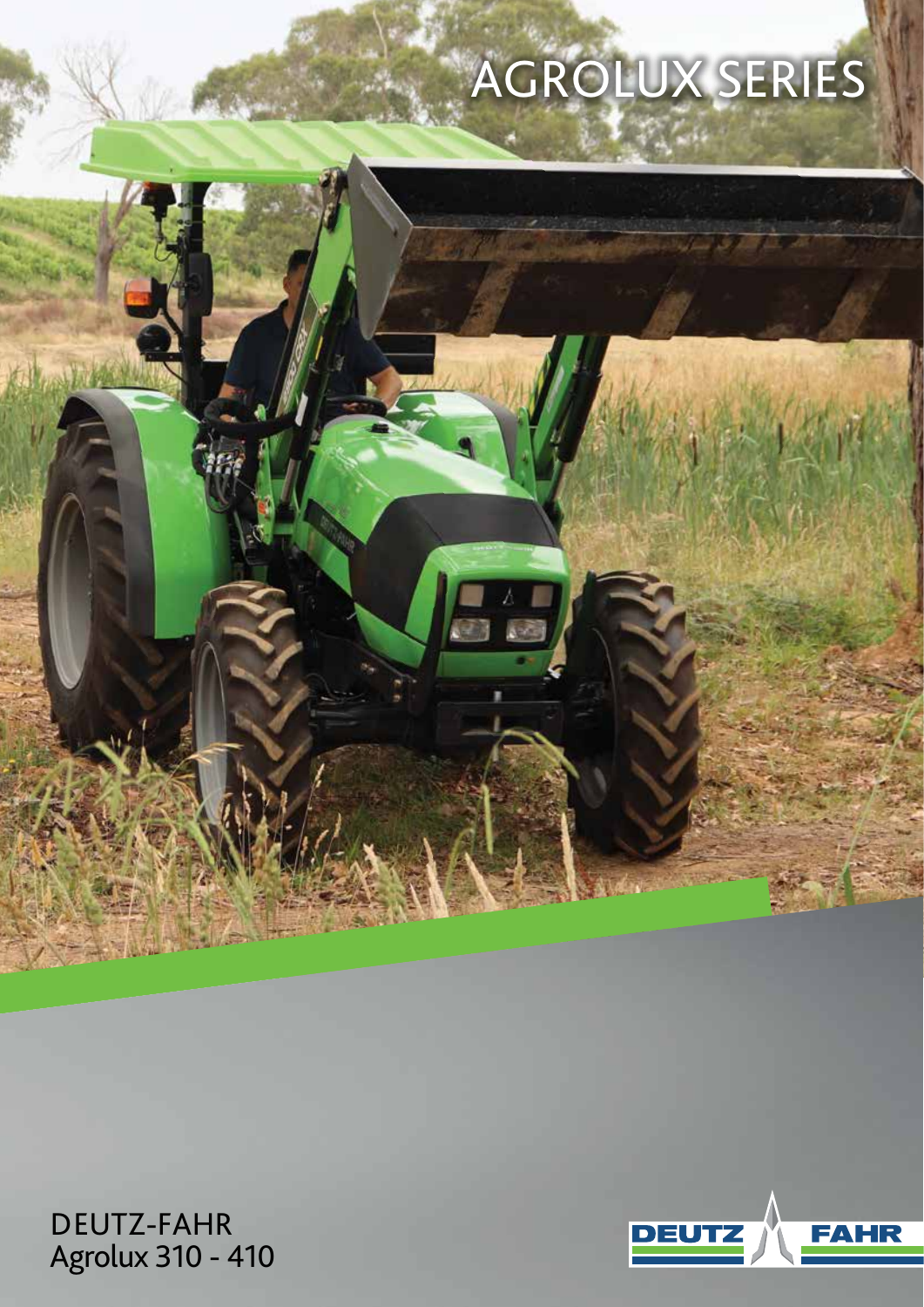

## AGROLUX ROPS SERIES The compact utility tractor for every task.

The Agrolux series by Deutz-Fahr comprises of two models, the Agrolux 310 (62hp) and Agrolux 410 (75hp). These tractors are designed to be the all round tractor on your farm as they can do a multitude task such as slashing, rotary hoeing, lifting a large bale of hay, post hole knocking and more.

### SAFETY 4 wheel wet disc brakes

The Deutz-Fahr Agrolux series is fitted with 4 wheel wet disc brakes as a standard. This systems works with wet disc brakes fitted not only on rear axle but the front axle resulting in all 4 individual wheels having braking power.

With braking power distributed through all 4 wheels you have a very safe and stable tractor.

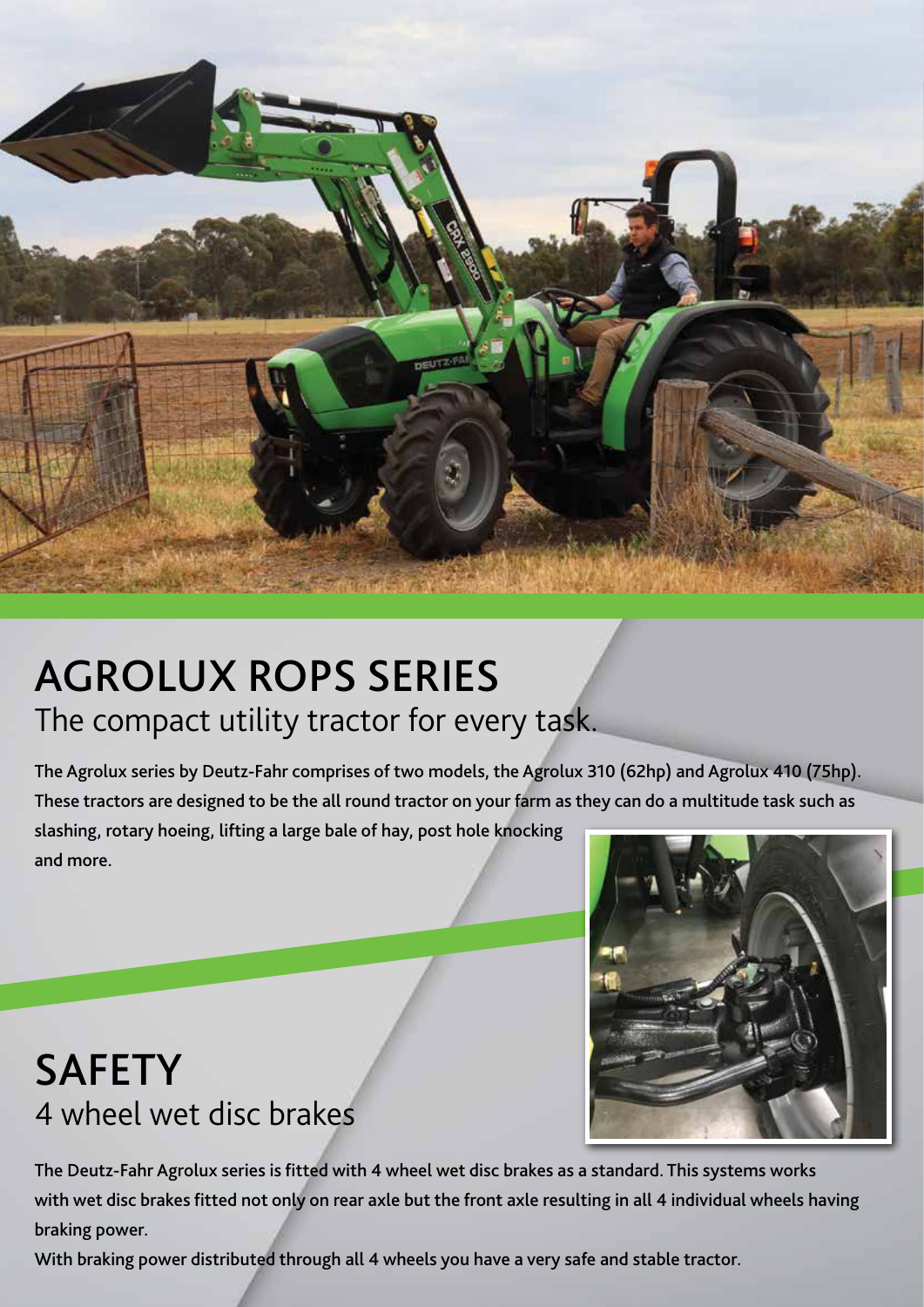

- · Choice of a 3 cylinder turbocharged 62hp engine (310) and 75hp 4 cylinder turbocharged intercooled engine (410)
- · BOSCH Individual injector pumps giving exact fuel delivery to each cylinder resulting in low fuel consumption
- · Efficient horsepower transfer to PTO implement with DIRECT drive PTO
- · Easy to maintain and service with one piece hood design

#### ENGINE

- · Forward/Reverse synchronised shuttle
- · 15/15 Gears giving a wide choice of selection depending on task at hand
- · Speeds from 280 mts/hr to 40km/h
- · Front and rear diff lock

#### **TRANSMISSION**



- · Easy to get on and off semi platform
- · Ergonomic controls to make operating tractor easy
- · Fold down ROP frame enabling to get tractor into tight areas
- · Plenty of vision with sloping bonnet and round rear guards

#### OPERATOR STATION



- · Euro quick change implement hitch
- · Joystick control
- · High lift capacity due to heavy duty front axle design on tractor
- · Third function available as an option enabling hydraulic flow at front – i.e. 4in1 bucket

#### FRONT END LOADER